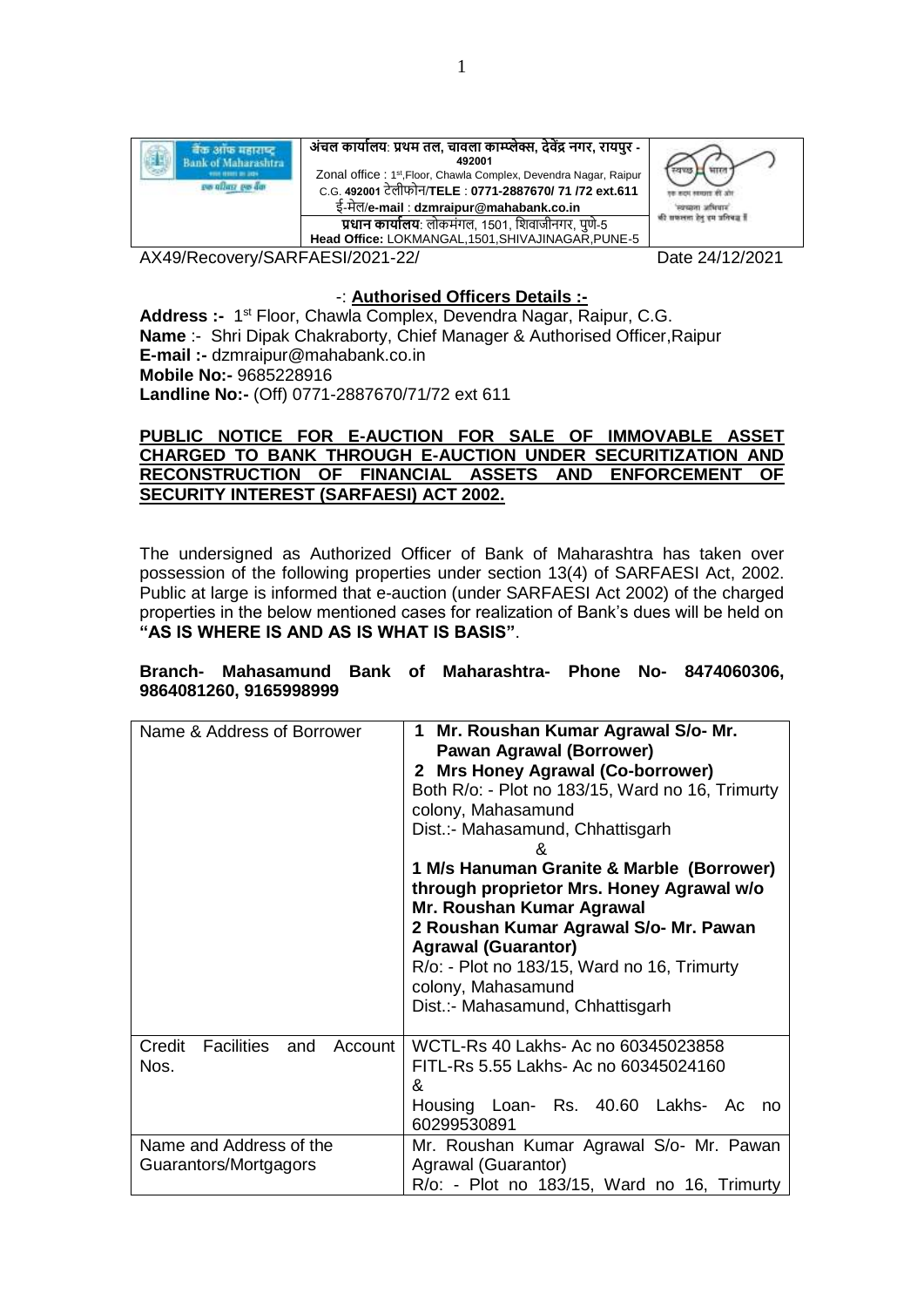| Dist.:- Mahasamund, Chhattisgarh<br>Rs 40,60,077/- (Rupees Forty Lakhs Sixty<br>Outstanding Dues for recovery<br>Thousand and Seventy Seven only) plus<br>of Which properties are being<br>unapplied interest, Other Expenses w.e.f. from<br>sold<br>03/04/2021 for housing loan facility<br>ጼ<br>Rs 47,95,807/- (Rupees Forty Seven Lakhs<br>Ninety Five Thousand Eight Hundred &<br>Seven only) plus unapplied interest thereon at | colony, Mahasamund                      |
|--------------------------------------------------------------------------------------------------------------------------------------------------------------------------------------------------------------------------------------------------------------------------------------------------------------------------------------------------------------------------------------------------------------------------------------|-----------------------------------------|
|                                                                                                                                                                                                                                                                                                                                                                                                                                      |                                         |
|                                                                                                                                                                                                                                                                                                                                                                                                                                      |                                         |
|                                                                                                                                                                                                                                                                                                                                                                                                                                      |                                         |
| 07/07/2021 for WCTL & FITL facility<br>aggregating to Rs. 88,55,884/- (Rupees Eighty<br>Eight Lakhs Fifty Five Thousand Eight<br>Hundred and Eighty Four) plus Unapplied<br>Interest, Penal Interest, Other Expenses thereon<br>as on 26/01/2022                                                                                                                                                                                     | contractual rate, Other Expenses w.e.f. |

# **SCHEDULE OF THE IMMOVABLE PROPERTIES**

All those piece and parcels of Land & Building admeasuring area 1800 Sqft Build up area Ground floor 1136 sq.ft + first floor 1377 sq. ft total =  $2513$  sq. ft situated at Khasra No. 183/15/01 P.H no 42 Ward No. 16 Trimurty colony, Mahasamund Dist:- Mahasamund, Chhattisgarh in the name of Mr. Roushan Kumar Agrawal & Mrs. Honey Agrawal

**On or towards the North:** Plot of Akshad Goyal **On or towards the East:** Plot of Durga **On or towards the South**: Road **On or towards the West:** House of Heera Talreja

**Encumbrances know to the Bank – Nil (Mortgaged with Mahasamund Branch, Bank of Maharashtra)**

**Reserve Price : 60,91,000/- EMD: Rs. 6,09,100/-**

## **Terms & Conditions : -**

- 1. E-Auction is being held on will be conducted on **"AS IS WHERE IS AND AS IS WHAT IS BASIS"** and will be conducted "ONLINE" through the portal [https://www.mstcecommerce.com/auctionhome/ibpai/index.jsp.](https://www.mstcecommerce.com/auctionhome/ibpai/index.jsp) Registration of the Bidders is essential with this website. Bidders to upload requisite KYC documents. Please note that verification of KYC documents taken minimum four days. Hence Bidders are advised to register in advance to avoid last minute hassle. E-Auction Tender Documents containing online E-Auction bid form. Declaration, general Terms and Conditions of online auction sale are available in website:
	- **a. ON 27/01/2022**
	- b. [https://www.bankofmaharashtra.in/p](https://www.bankofmaharashtra.in/)roperties for sale.asp
- 2. To the best of knowledge and information of the Authorized Officer, there are no encumbrances on the above mentioned property. However, the intending bidders should make their own independent enquiries regarding the encumbrances, Title of the property put on auction and claims/ rights / dues/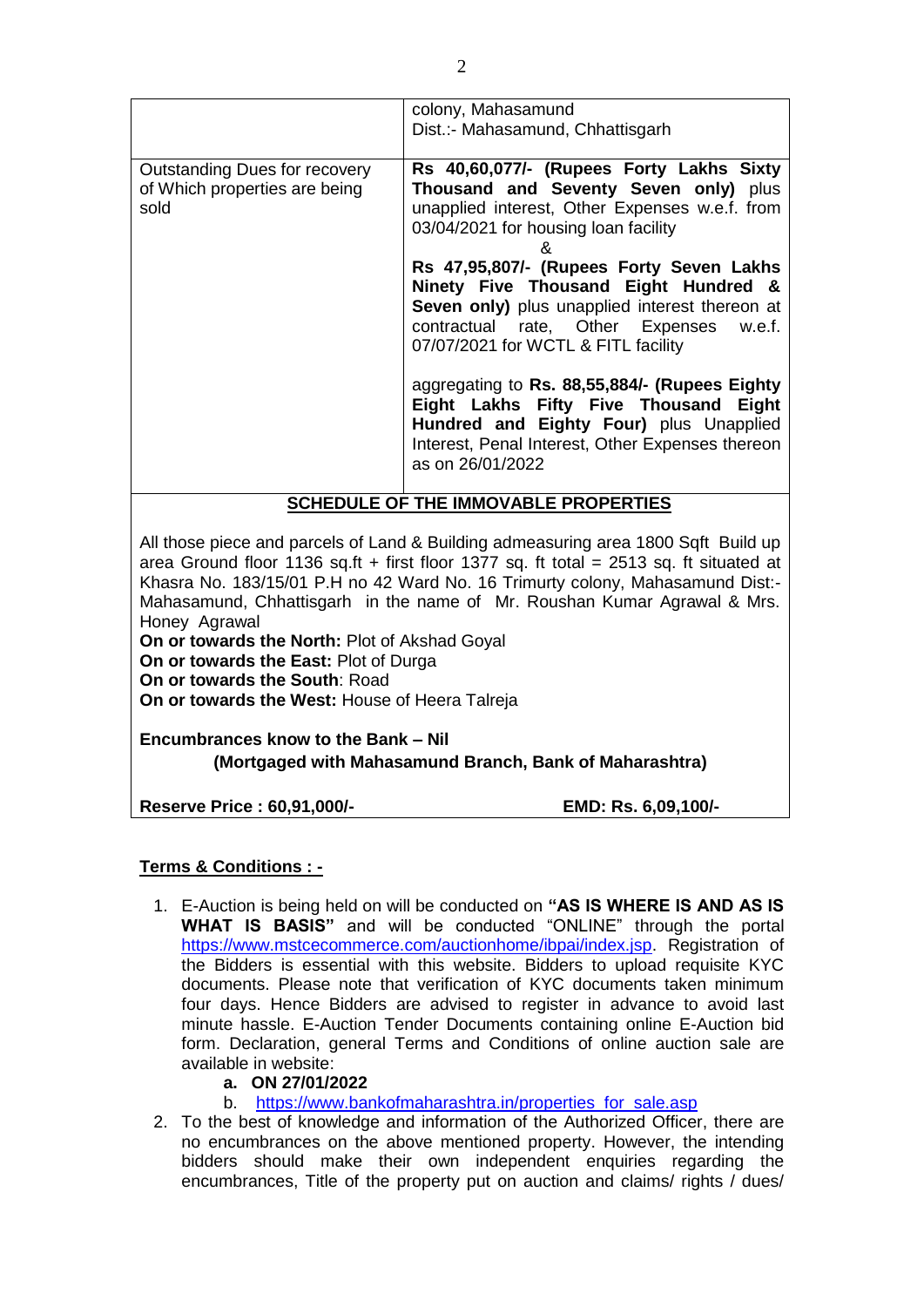affecting the property, prior to submitting their bid. The E-Auction advertisement does not constitute and will not be deemed to constitute any commitment or any representation of the Bank. The property is being sold with all the existing and future encumbrances whether known or unknown to the bank. The Authorized Officer / Secured Creditor shall not be responsible in any way for any third party claims / rights /dues.

- 3. Bidders are advised to go through the website [https://ibapi.in](https://ibapi.in/) & [https://www.bankofmaharashtra.in/p](https://www.bankofmaharashtra.in/)roperties\_for\_sale.asp for detailed terms and conditions of auction sale before submitting their bid and taking part in Eauction sale proceedings.
- 4. The intending bidders should submit the evidence for EMD deposit like UTR no. along with Request Letter for participation in the E-Auction, and self attested copies of (i) Proof of Identification (KYC) viz, Voter ID card / Driving license / Passport etc (ii) Current Address - Proof for communication, (iii) PAN Card of the bidder, (iv) valid e-mail ID, (v) contact no. (Mobile/Landline) of the bidder etc. to the Authorized Officer of Bank of Maharashtra, Raipur by **21/01/2022,** Time upto 5 p.m. Scanned copies of the original of these documents will also be submitted to email ID displayed above.
- 5. It shall be the responsibility of the interested bidders to inspect and satisfy themselves about the property before submission of the bid. The measurement of properties are approximate and mentioned as per available records however bidder are requested to personally verify at site and also from the record of Revenue authorities prior to participate in auction.
- 6. The e-auction/bidding of above properties would be conducted exactly on scheduled date & Time as mentioned against the property by way of inter-se bidding amongst the bidders. The Bidder shall improve their offer in Multiple of the amount mentioned under the column **"Bid Increment Amount"** against each property. The bidder who submits the Highest bid amount (not below the Reserve Price) on closure of e-auction process shall be declared as Successful Bidder and a Communication to that effect will be issued through electronic mode which shall be subject to approval by the Authorised Officer/Secured Creditor.
- 7. The Earnest Money Deposit (EMD) of the successful bidder shall be retained part sale consideration and the EMD of unsuccessful bidders shall be returned. The Earnest money Deposit shall not bear any interest. The successful bidder shall have to deposit 25% of the sale price immediately on acceptance of the bid price by the Authorized officer and the balance on the sale price on or before  $15<sup>th</sup>$  day of sale or within such extended period as agreed upon in writing and solely at the discretion of the Authorized Officer. Default in deposit of amount by successful bidder would entail forfeiture of the whole money already deposited and property shall be put to re-auction and defaulting bidders shall have no claim /right in respect of property / amount.
- 8. The purchaser shall bear the applicable stamp duties/ additional stamp duty / transfer charges fee etc. and also all the statuary / non statuary dues, taxes rate assessment charges, fees etc. owing to anybody.
- 9. The Authorized Officer / Bank is not bound to accept the highest offer and has the absolute right to accept or reject any or all offer(s) or adjourn / postpone / cancel the e-Auction or withdraw any property or portion thereof from the auction proceedings at any stage without assigning any reason thereof.
- 10. The Sale Certificate will be issued in the Name of the purchaser(s) / applicants(s) only and will not be issued in any other name(s).
- 11. The sale shall be subject to rules / conditions prescribed under the Securitisation and Reconstruction of Financial Assets and Enforcement of Security Interest Act, 2002.
- 12. Bid form without EMD or with below EMD amount shall be rejected summarily.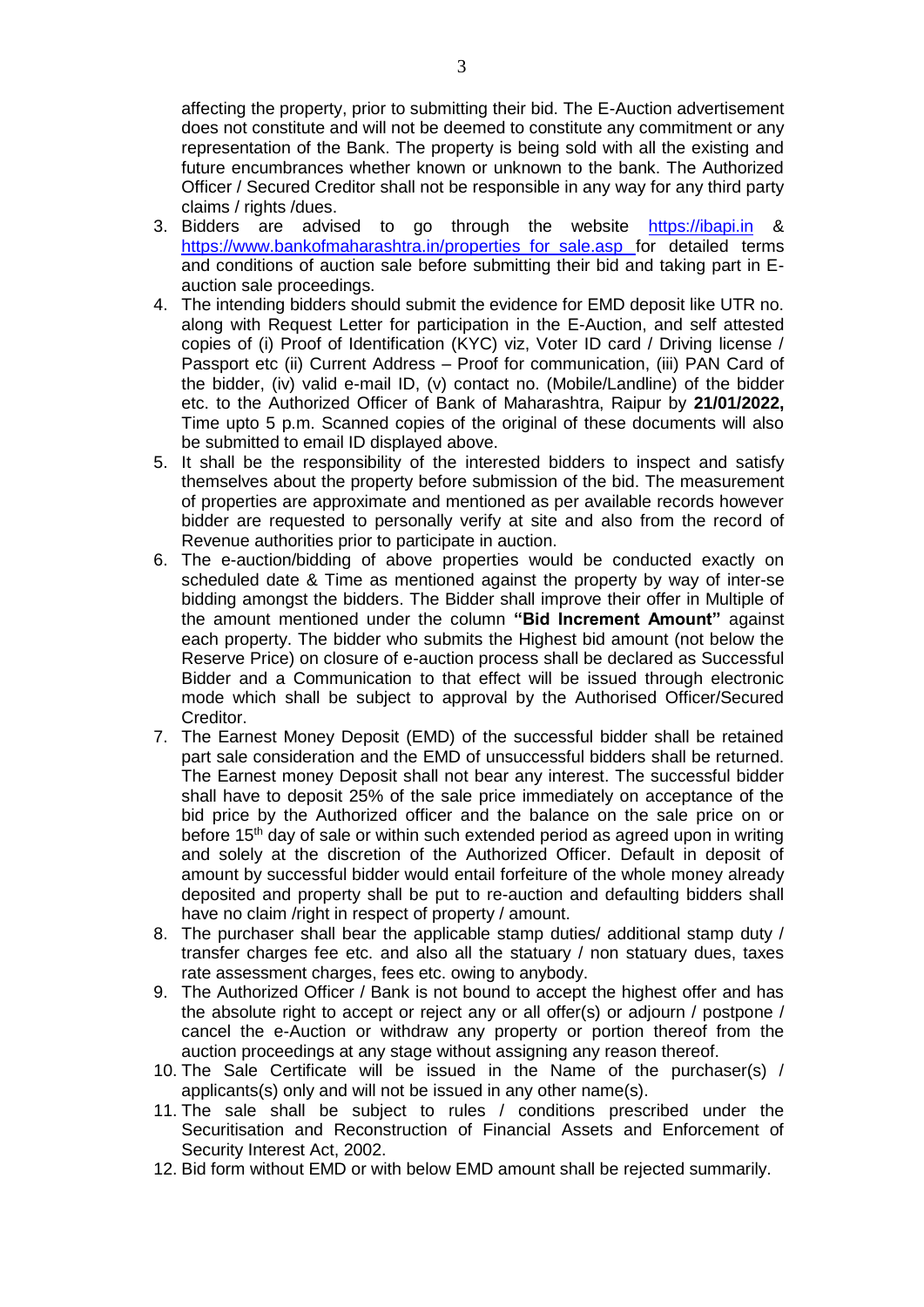- 13. The Bank is not liable to Pay any Interest/ refund of EMD in case of any delay in issue of confirmation of Sale/Sale Certificate by virtue of any Court order received after e-auction is held.
- 14. The borrower/guarantor are hereby notified to pay the sum as mentioned above along with upto date interest and ancillary expenses before the date of auction, failing which the property will be auctioned/sold and balance dues if any will be recovered with interest and cost.

#### **Place : Raipur. Chief Manager & Authorised officer,** Date: 24/12/2021 **Bank of Maharashtra.**

## **AUCTION SALE PROGRAMME SCHEDULE OF THE IMMOVABLE PROPERTIES**

All those piece and parcels of Land & Building admeasuring area 1800 Sqft Build up area Ground floor 1136 sq.ft + first floor 1377 sq. ft total = 2513 sq. ft situated at Khasra No. 183/15/01 P.H no 42 Ward No. 16 Trimurty colony, Mahasamund Dist:- Mahasamund, Chhattisgarh in the name of Mr. Roushan Kumar Agrawal & Mrs. Honey Agrawal

**On or towards the North:** Plot of Akshad Goyal **On or towards the East:** Plot of Durga **On or towards the South**: Road **On or towards the West:** House of Heera Talreja

# **Encumbrances know to the Bank – Nil (Mortgaged with Mahasamund Branch, Bank of Maharashtra)**

**Reserve Price : 60,91,000/- EMD: Rs. 6,09,100/-**

| Date & Time of Auction                           | 27/01/2022, From 11.30 PM to 04.00 PM                                                                                                                                                                                                                                                                                                                                                                                                                  |
|--------------------------------------------------|--------------------------------------------------------------------------------------------------------------------------------------------------------------------------------------------------------------------------------------------------------------------------------------------------------------------------------------------------------------------------------------------------------------------------------------------------------|
| <b>EMD Remittance Details</b>                    | NEFT/RTGS in the Account<br>No.<br>60006739684, IFSC MAHB0001928,<br>Name of The A/C Administrative Office<br>Account, Name of The Beneficiary: Bank<br>of Maharashtra, Devendra Nagar Branch<br>(1928) for the above mentioned property<br>or by the way of demand draft drawn in<br>favor of Bank of Maharashtra Branch<br>Name, & NAME OF THE BORROWER (as<br>the case may be), AND on any<br>Nationalized or scheduled Bank, Payable<br>at Raipur. |
| <b>Bid Multiplier</b>                            | Rs.20,000/- (Rupees Twenty Thousand<br>only)                                                                                                                                                                                                                                                                                                                                                                                                           |
| <b>Inspection of Property</b>                    | 01/01/2022, 02/01/2022 & 03/01/2022<br>between 11.00 am. To 5.00 pm by prior<br>appointment                                                                                                                                                                                                                                                                                                                                                            |
| Submission Of Office bid application<br>With EMD | Upto 5 PM on 21/01/2022 at Branch Office<br>Mahasamund Branch                                                                                                                                                                                                                                                                                                                                                                                          |
| Date of Demand Notice                            | demand notice dated 06/04/2021<br>demand notice dated 06/07/2021                                                                                                                                                                                                                                                                                                                                                                                       |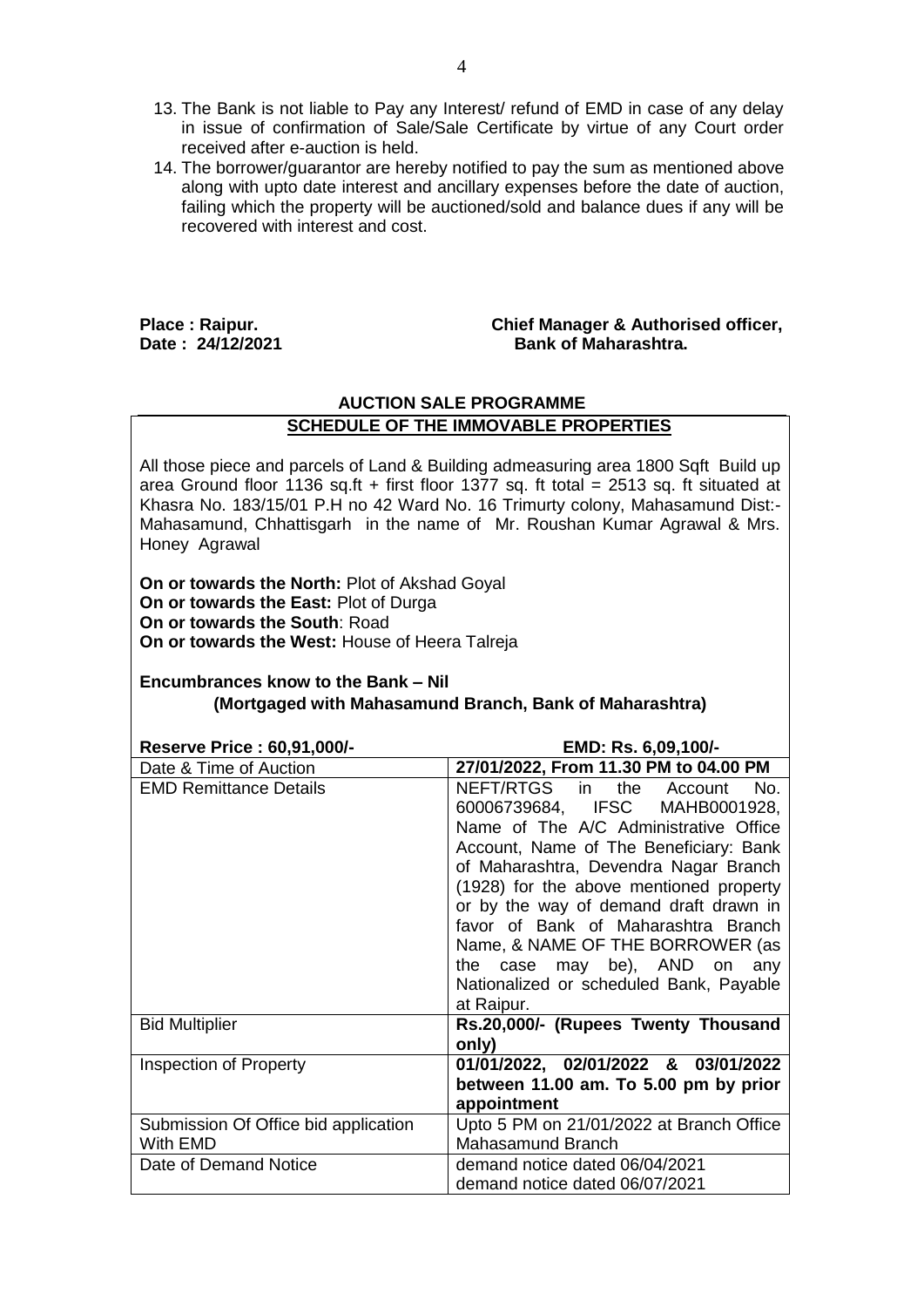| ok of Maharashtra<br>week street as lists.<br>pa aftast pa dar | अंचल कार्यालय: प्रथम तल, चावला काम्प्लेक्स, देवेंद्र नगर, रायपुर -<br>492001<br>Zonal office: 1 <sup>st</sup> , Floor, Chawla Complex, Devendra Nagar, Raipur<br>C.G. 492001 टेलीफोन/TELE : 0771-2887670/ 71 /72 ext.611<br>ई-मेल/e-mail : dzmraipur@mahabank.co.in | winder nones<br>की सफलता हेतु इस प्रतिबद्ध हैं |  |  |  |  |  |
|----------------------------------------------------------------|---------------------------------------------------------------------------------------------------------------------------------------------------------------------------------------------------------------------------------------------------------------------|------------------------------------------------|--|--|--|--|--|
|                                                                | <b>प्रधान कार्यालय</b> : लोकमंगल, 1501, शिवाजीनगर, पुणे-5<br>Head Office: LOKMANGAL, 1501, SHIVAJINAGAR, PUNE-5                                                                                                                                                     |                                                |  |  |  |  |  |
|                                                                | ---------                                                                                                                                                                                                                                                           |                                                |  |  |  |  |  |

AX49/Recovery/SARFAESI/2021-22/ Date-

## **E-AUCTION BID FORM**

(Read carefully the terms and conditions of sale before filling –up and submitting the bid)

| Sr.<br>No. | Name of<br>Bidder(s) (in<br>Capital) | Father's /<br>Husband's<br><b>Name</b> | <b>Postal Address of</b><br><b>Bidder(s) (If Bidder</b><br>is a company,<br>address of its<br><b>Regd.Office)</b> | <b>Phone / Cell</b><br><b>Number and</b><br>email ID |  |  |  |  |
|------------|--------------------------------------|----------------------------------------|-------------------------------------------------------------------------------------------------------------------|------------------------------------------------------|--|--|--|--|
|            |                                      |                                        | .4'                                                                                                               | (5)                                                  |  |  |  |  |
|            |                                      |                                        |                                                                                                                   |                                                      |  |  |  |  |
| າ          |                                      |                                        |                                                                                                                   |                                                      |  |  |  |  |

- 5. Bank Account details to which EMD amount to be returned i) Bank A/c. No. : ii) IFSC Code No. : iii) Branch Name :
- 6. Date of submission of bid :
- 7. PAN Number:
- 8. Property/Assets Item No. in respect : of which the bid is submitted
- 9. Whether EMD remitted : Yes / No
- 10. EMD remittance details\* Date of remittance : Name of Bank :<br>Branch : Branch :<br>Account No. 1999 : 1999 Account No. :<br>IFSC Code No : : : : IFSC Code No : UTR No the contract of the contract of the contract of the contract of the contract of the contract of the contract of the contract of the contract of the contract of the contract of the contract of the contract of the con
- 11. Bid Amount quoted :

I declare that I have read and understood all the terms and conditions of auction sale and shall abide by them.

(Signature of the Bidder)

\*mandatory: Bidders are advised to preserve the EMD remittance challan.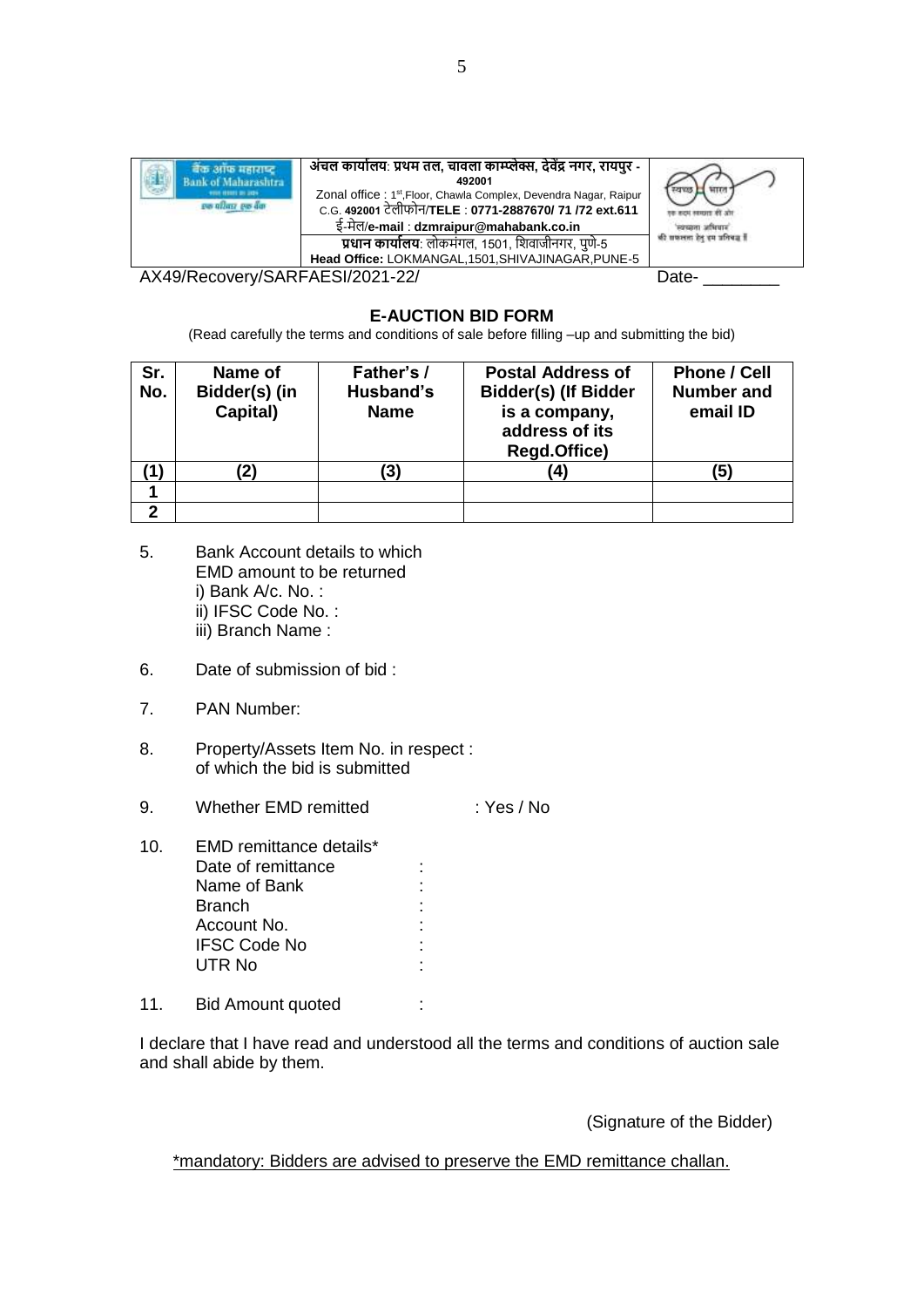#### **DECLARATION**

**To, The Authorised Officer,** Date ---------------- **Bank of Maharashtra, 1 st Floor, Chawla Complex, Devendra Nagar, Raipur, C.G.**

- 1. I/We, the Bidder/s aforesaid do hereby state that, I/We have read the entire terms and conditions of the sale and understood them fully. I/We, hereby unconditionally agree to conform with and to be bound by the said terms and conditions and agree to take part in the Online Auction.
- 2. I/We declare that the EMD and other deposit towards purchase-price were made by me/us as against my/our bid and that the particulars remittance given by me/us in the bid form is true and correct.
- 3. I/We further declare that the information revealed by me/us in the bid document is true and correct to the best of my/our belief. I/We understand and agree that if any of the statement/ information revealed by me/us is found to be incorrect and/or untrue, the bid submitted by me/us is liable to be cancelled and in such case, the EMD paid by me/us is liable to be forfeited by the Bank and the Bank will be at liberty to annul the offer made to me/us at any point of time.
- 4. I/We also agree that after my/our offer given in my/our bid for purchase of the assets is accepted by the Bank and I/We fail to accept or act upon the terms and conditions of the sale or am/are not able to complete the transaction within the time limit specified for any reason whatsoever and/or fail to fulfill any/all the terms and conditions of the bid and offer letter, the EMD and any other monies paid by me/us along with the bid and thereafter, are liable to be forfeited.
- 5. The decision taken by the Authorised Officer of the Bank in all respects shall be binding on me/us.
- 6. I also undertake to abide by the additional conditions if announced during the auction including the announcement of correcting and/or additions or deletions of terms being offered for sale.

| Signature: |  |  |  |  |  |  |  |  |  |  |  |  |  |  |
|------------|--|--|--|--|--|--|--|--|--|--|--|--|--|--|
|            |  |  |  |  |  |  |  |  |  |  |  |  |  |  |

| iname:   |  |
|----------|--|
| Address: |  |
|          |  |

Name: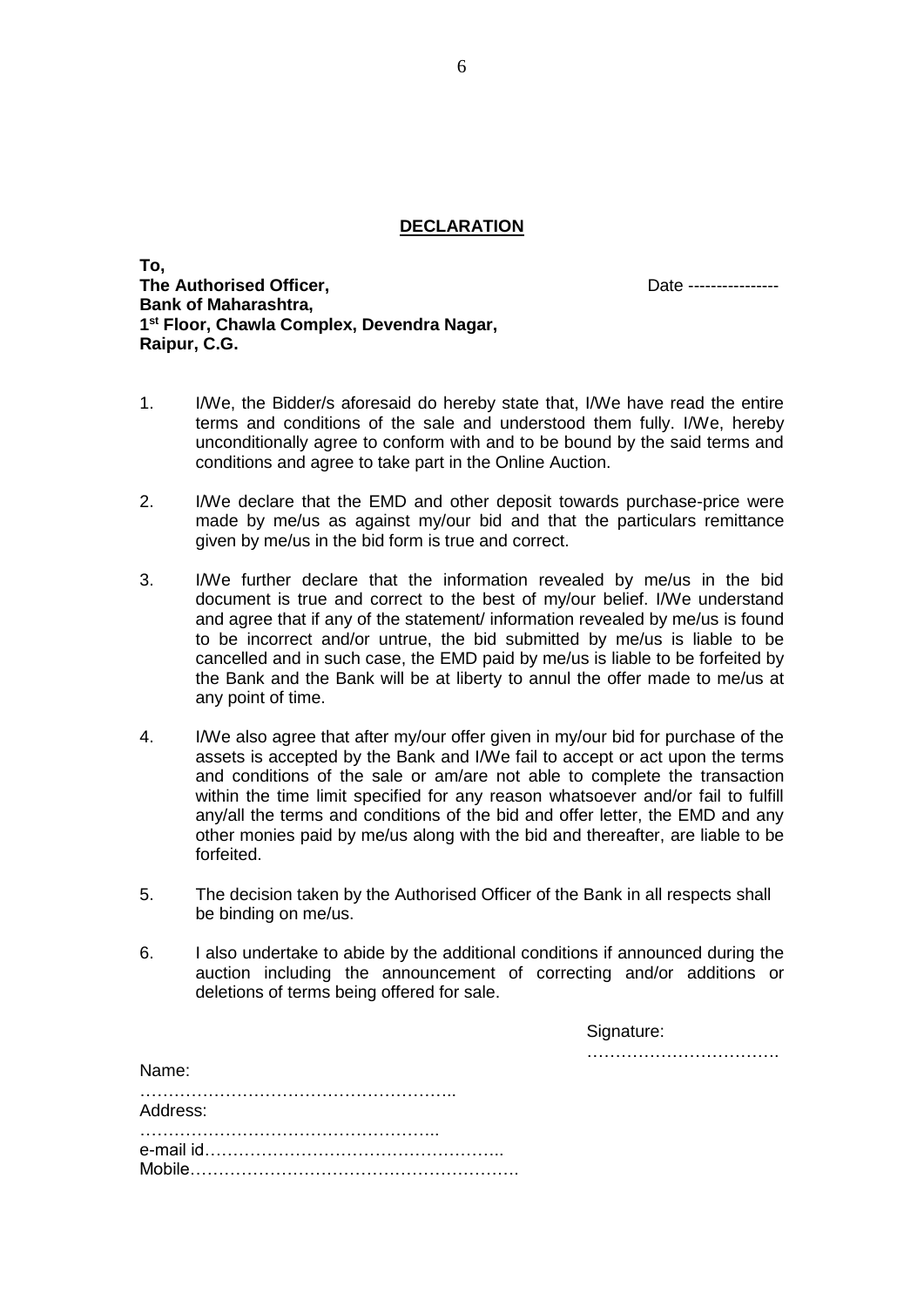

### **1. Nature and Object of Online Sale:**

- **a.** The online e-auction sale is with the object of Free and Fair Sale, Transparency and for achieving best-possible recovery of public money.
- **b.** The sale is governed by the Provisions of the Securitisation and Reconstruction of Financial Assets and Enforcement of Security Interest Act, 2002 and Security Interest (Enforcement) Rules, 2002 and the following specific terms and conditions.

## **2. Caution to bidders:**

- **a.** Property is sold on as is and where is /on what it is/ no complaint basis.
- **b.** Bidders are advised / cautioned to verify the concerned SRO as well as the Revenue Records/ other Statutory authorities such as Sales Tax/Excise/Income Tax etc. and shall satisfy themselves regarding the nature, description, condition, encumbrance, lien, charge, statutory dues, etc over the property before submitting their bids.
- **c.** Bidders are advised to go through all the terms and conditions of sale given in the tender document and also in the corresponding public sale notice in the dailies before submitting the bid and participating in the online bidding/auction.
- **d.** Statutory dues/liabilities etc., due to the Government/Local Body, if any, shown in the sale notice/tender document shall be borne by the purchaser(s).

## **3. Inspection of Property/Immovable Assets:**

- **a.** Property/Assets can be inspected on the date(s) given in the public sale notice / tender document**.**
- **b.** Bidders shall inspect the property/Assets and satisfy themselves regarding the physical nature, condition, extent, etc of the property/Assets.
- **c.** Bidders are bound by the principle of caveat emptor (Buyer Beware).
- **d.** Complaints, if any, in the matter of inspection shall immediately be brought to the notice of the Authorised Officer.
- **e.** For prior appointment Please contact Mr Anshuman 8474060306 Branch Manager Mahasamund, Bank of Maharashtra.

## **4. Inspection of Title Deeds:**

**a.** Bidders may inspect and verify the title deeds and other documents relating to the property available with the Bank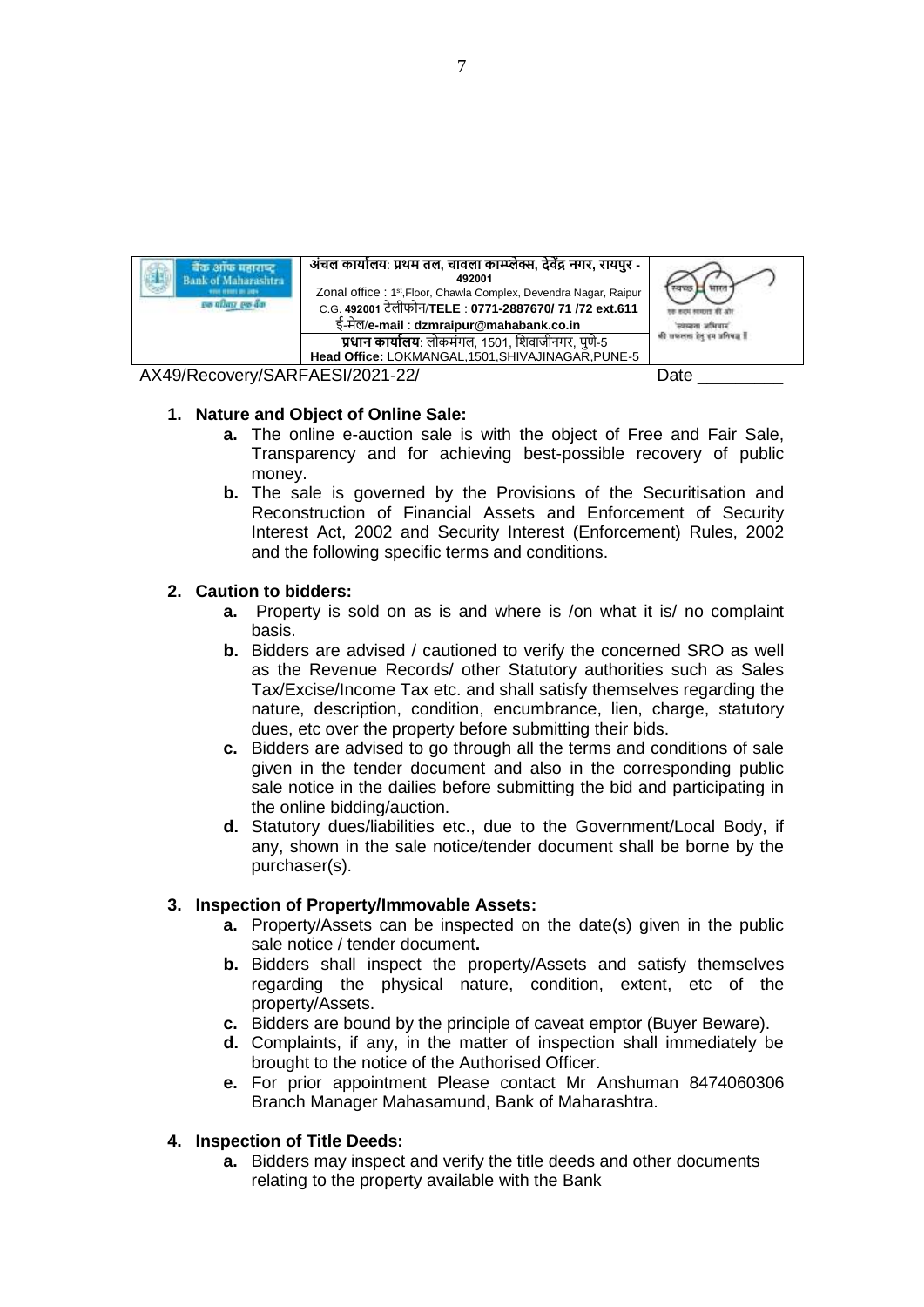# **5. Submission of bid forms:**

- **a.** Bids shall be submitted online before the last date and time given in the sale notice/tender document.
- **b.** Bids form shall be duly filled in with all the relevant details.
- **c.** Bidders staying abroad/NRIs/PIOs/Bidders holding dual citizenship must submit photo page of his/her valid Indian Passport.
- **d.** Incomplete/unsigned bids without EMD remittance details will be summarily rejected. NRI Bidders must necessarily enclose a copy of Photo page of his/her Passport and route their bid duly endorsed by Indian Mission.
- **e.** Only copy of PAN Card, Passport, Voter's ID, Valid Driving License or Photo Identity Card issued by Govt. and PSU will be accepted as the identity document and should be submitted along with the bid form.
- **f.** Original Identity Document copy of which is submitted along with the bid form must be produced on demand.

## **6. Earnest Money Deposit (EMD):**

- **a.** The bid shall be accompanied by the EMD as specified in the public sale notice/tender document. Earnest Money Deposit (EMD) shall be deposited through **NEFT only** in the Account of Allahabad Bank **(now merged with Indian Bank**). The Bidder shall log in on <https://www.mstcecommerce.com/auctionhome/ibapi/index.jsp>and create the profile and also upload the required KYC document as guided by the mstcecommerce platform. e.g An Individual bidder is required to upload the documents like Pan Card, Aadhar Card Number, Driving License, cancelled cheque etc, while Partnership firm, Association, Company, Public or Private Trust shall need to upload other documents as guided/advised by mstcecommerce platform. Please note that, verification of KYC documents takes minimum of four days' time. Hence, bidders are cautioned to register and upload KYC documents well in advance to avoid last minute rush/anxiety.
- **b.** After successful verification of KYC documents Bidder shall request for generation of Challan through mstcecommerce website for deposit of 10% EMD amount. Only after payment of 10% EMD amount on or before due date the bidder can participate in e-auction .
- **c.** Bidder may refer educational VIDEOs / Manual /SOPs for guidance.
- **d. In case of sole bidder, minimum one increment amount over and above reserve price is required /necessary for declaration as H1 Bidder.**
- **e.** The H1 bidder shall get an email /letter from the Authorised officer of the Bank to pay residual 15 % in A/C No.60006739684, Account Name: Administrative Office Account, IFSC Code MAHB0001928, Name of the Beneficiary Bank: Bank of Maharashtra, Devendranagar Branch, Raipur. The H1 bidder has to specify A/c (Name of Borrower), with relevant details like description of property while transferring the remaining 15 % of Sale Price. The remaining 75 % of Sale price shall be deposited on or before  $15<sup>th</sup>$  day of confirmation of sale or such extended period as may be agreed in writing between the Purchaser and Secured Creditor as envisaged in the SARFAESI Act. The said 75% of Sale price shall also be deposited in A/c. No. 60006739684 only.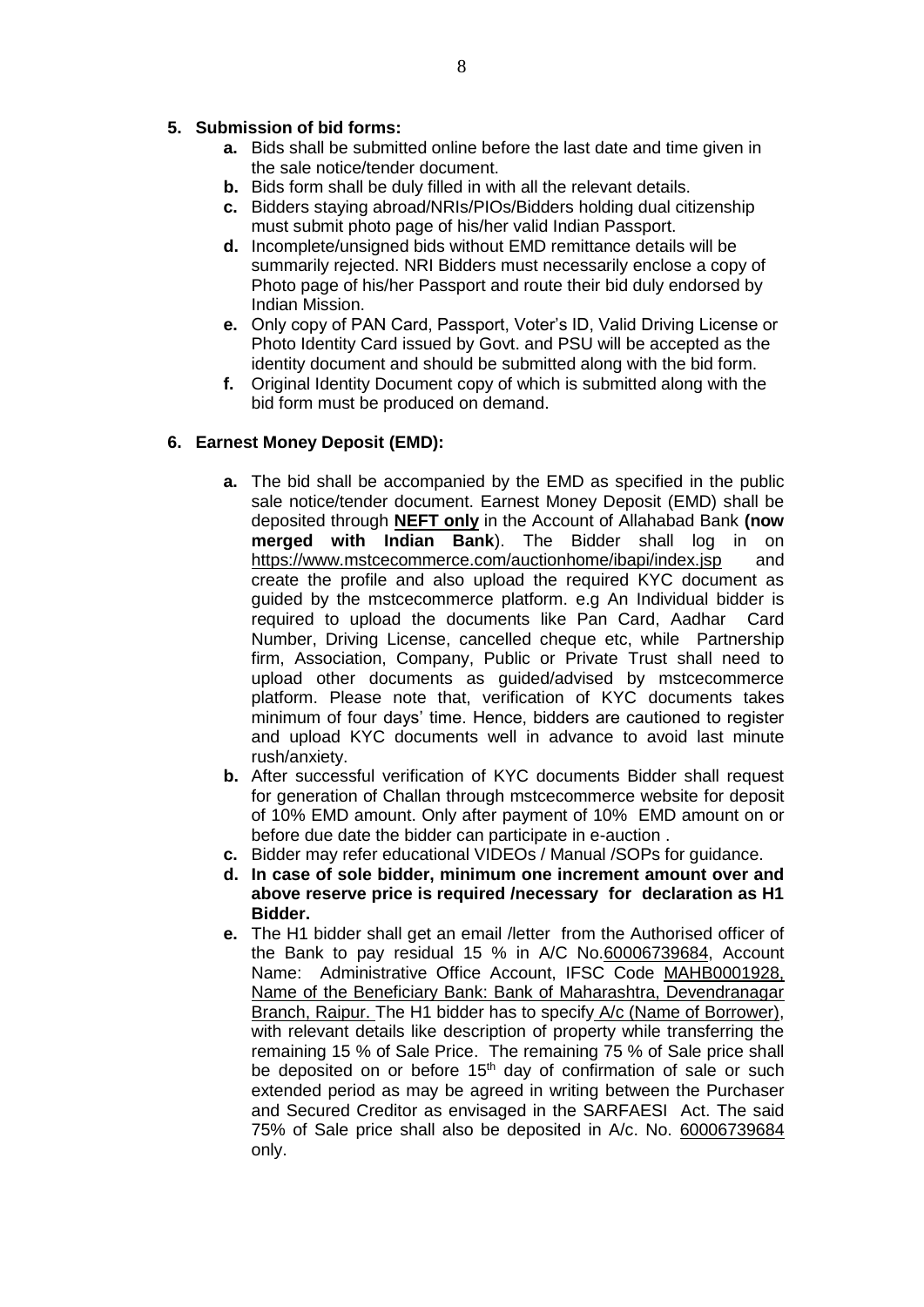Earnest Money Deposit (EMD) shall be adjusted in case of highest bidder, otherwise refunded on request of unsuccessful bidder. The unsuccessful bidder will have to generate request for EMD refund through the MSTC website. The EMD shall not carry any interest. Further, in case possession of property is delayed by any reason whatsoever, the auction purchaser will neither be entitled for any interest nor damages.

- **f.** A copy of bid form along with the enclosures submitted online (also mentioning the UTR No. and the account no. through which EMD is remitted) shall be forwarded to the Authorized Officer, Bank of Maharashtra, Raipur Zone so as to reach us on or before the last date of submission of bid.
- **g.** Bidders not to disclose remittance details of EMD, UTR Code, etc. to any one and to safeguard its secrecy.
- **h.** Bidders shall preserve the remittance challan and shall produce the same as and when demanded.
- **i.** Bid form without EMD shall be summarily rejected.
- **j.** All details regarding remittance of EMD shall be entered in the bid form.
- **k.** EMD, either in part or in full, is liable for forfeiture in case of default.

### **7. Bid Multiplier:**

**a.** The bidders shall increase their bids in multiplies of the amount specified in the public sale notice/tender document.

#### **8. Duration of Auction sale:**

- **a.** Online auction sale will start automatically on and at the time given in the public sale notice/Tender Document.
- **b.** Auction/Bidding time will initially be for specified period and if bidding continues, the bidding process will get automatically extended 10 (ten) minutes duration of each and kept open till the auction-sale concludes.
- **c.** If any market-leading bid (bid higher than the highest at the point in time) is received within the last 10 (ten) minutes of closing time, the bidding time will be extended automatically by 10 (ten) minutes and if no bid higher than last quoted highest bid is received within the said extended 10 (ten) minutes, the auction sale will automatically get closed at the expiry of the extended 10 (ten) minutes. There will thus be an extension of bidding-time, each of 10 (ten) minutes duration, till auction is concluded.
- **d.** Bidders are advised to enter their bid accordingly keeping in mind the 10 (ten) minutes duration.
- **e.** No complaint on time-factor or paucity of time for bidding will be entertained.

#### **9. Online Bidding:**

- **a.** Auction/ bidding will be only online. **One increment is imperative for becoming highest/successful bidder including the case of sole bidder.**
- **b.** In case of sole bidder, the sale may be accepted or deferred and property be brought for resale or otherwise sale will be deferred or cancelled.
- **c.** In case of sole bidder, one increment in bidding is mandatory.
- **d.** Bidders are cautioned to be careful while entering their bid amount and to check for alteration, if any, before confirming the same.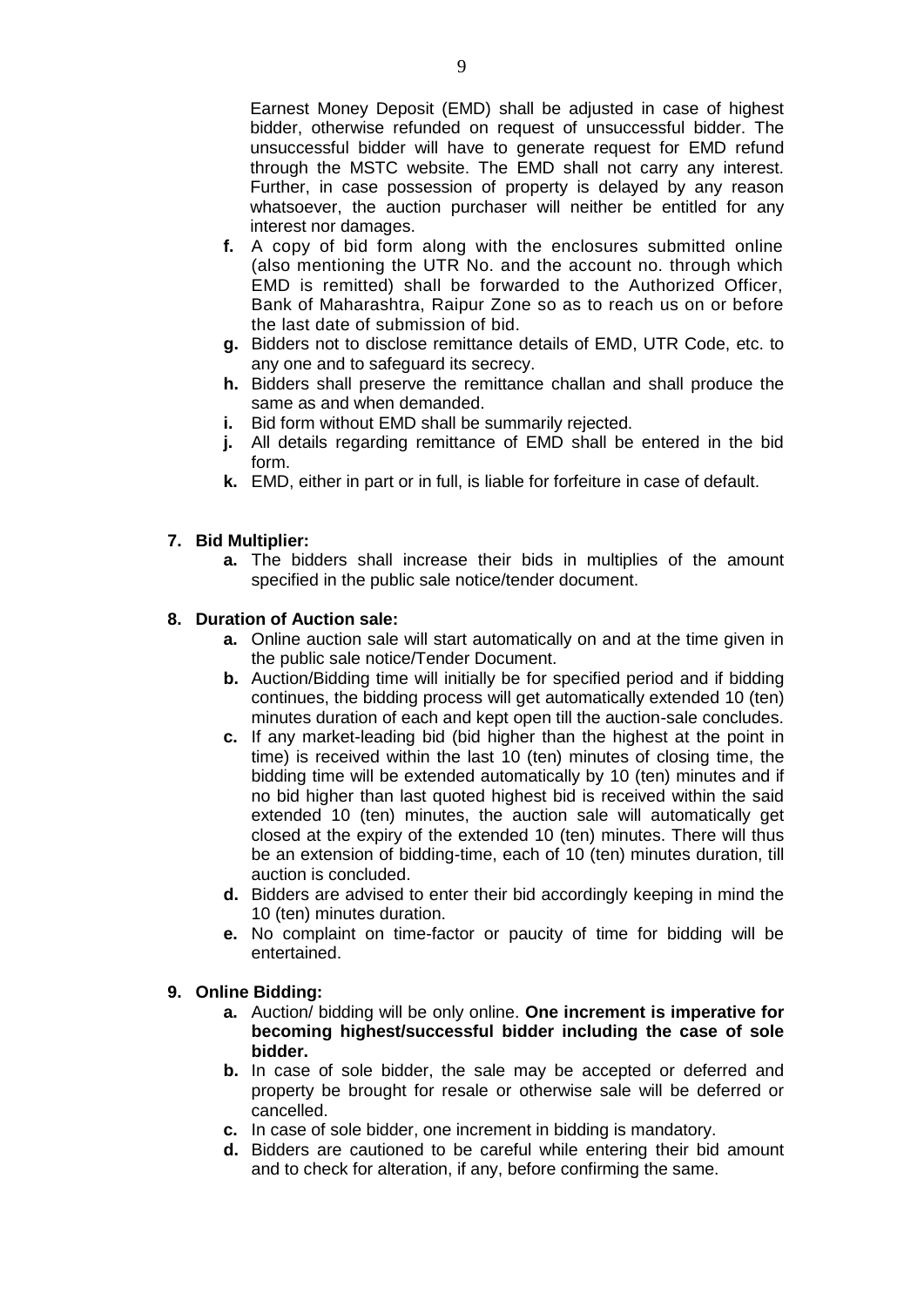**e.** No request/complaint of wrong bidding will be entertained for canceling the sale and in such case, the EMD in full will be forfeited.

### **10. Declaration of successful bidder:**

- **a.** Highest bidder will be declared the successful bidder and sale will be confirmed in his favour in consultation of Secured Creditor as per provisions of SARFAESI Act. Intimation to this effect will be given through e-mail by Service Provider/Bank.
- **b.** Highest bid will be provisionally accepted on "subject to approval" basis and the highest bidder shall not have any right/title over the property until the sale is confirmed by the Authorized Officer.
- **c.** All intimations to bidders/auction purchaser will be primarily through email by the Bank. Date of sending e-mail will be considered as date of intimation. If no intimation reaches, bidders are expected to take efforts to find out status from the Bank. Non-receipt of intimation should not be an excuse for default/non-payment.

### **11. Deposit of purchase price:**

- **a.** The bidder declared successful, shall pay, immediately on the same day or not later than next working day after such declaration, a deposit of 25% (less EMD already paid) on the amount of his purchase money.
- **b.** In case of the auction-sale proceeding and concluding beyond the banking transaction hours, the deposit of 25% of purchase price (less EMD already paid) shall be remitted before 3.00 p.m. of the next working day.
- **c.** The balance amount of purchase money shall be paid on or before the 15<sup>th</sup> fifteenth day from the date of the sale or within such period as may be extended, for the reason to be recorded, by the Authorised Officer.
- **d. Please note on the above MSTCE e auction platform MSTC is deducting TDS @0.75% on the total Sale Price under Section 194(O) of the Income Tax Act 1961 from the EMD itself in case the intending purchaser is declared as the successful bidder. Please note that Sale Certificate will be issued on the receipt of full Sale Price. Amount deducted towards TDS shall not be considered towards computation of Sale Price and it is the sole responsibility of successful bidders ONLY.**
- **e.** It shall be the responsibility of the Successful Bidder to remit TDS @1% as applicable u/sec 194(1A) if the aggregate of sums credited or paid for such consideration is Rs 50 Lakhs or more. TDS should be filed online by filling Form 26QB & TDS certificate to be issued in Form 16B. The purchaser has to produce the proof of deposit of income tax with government account.

## **12. Default of Payment:**

- **a.** Default of payment of 25% of bid amount (less EMD) on the same day or the next working day as stated above and 75% of balance bid amount within the stipulated time shall render automatic cancellation of sale without any notice and the EMD and any other monies paid by the successful bidder shall be forfeited by the Authorised Officer of the Bank.
- **b.** The EMD and any other monies paid by the successful bidder shall be forfeited by the Authorised Officer of the Bank.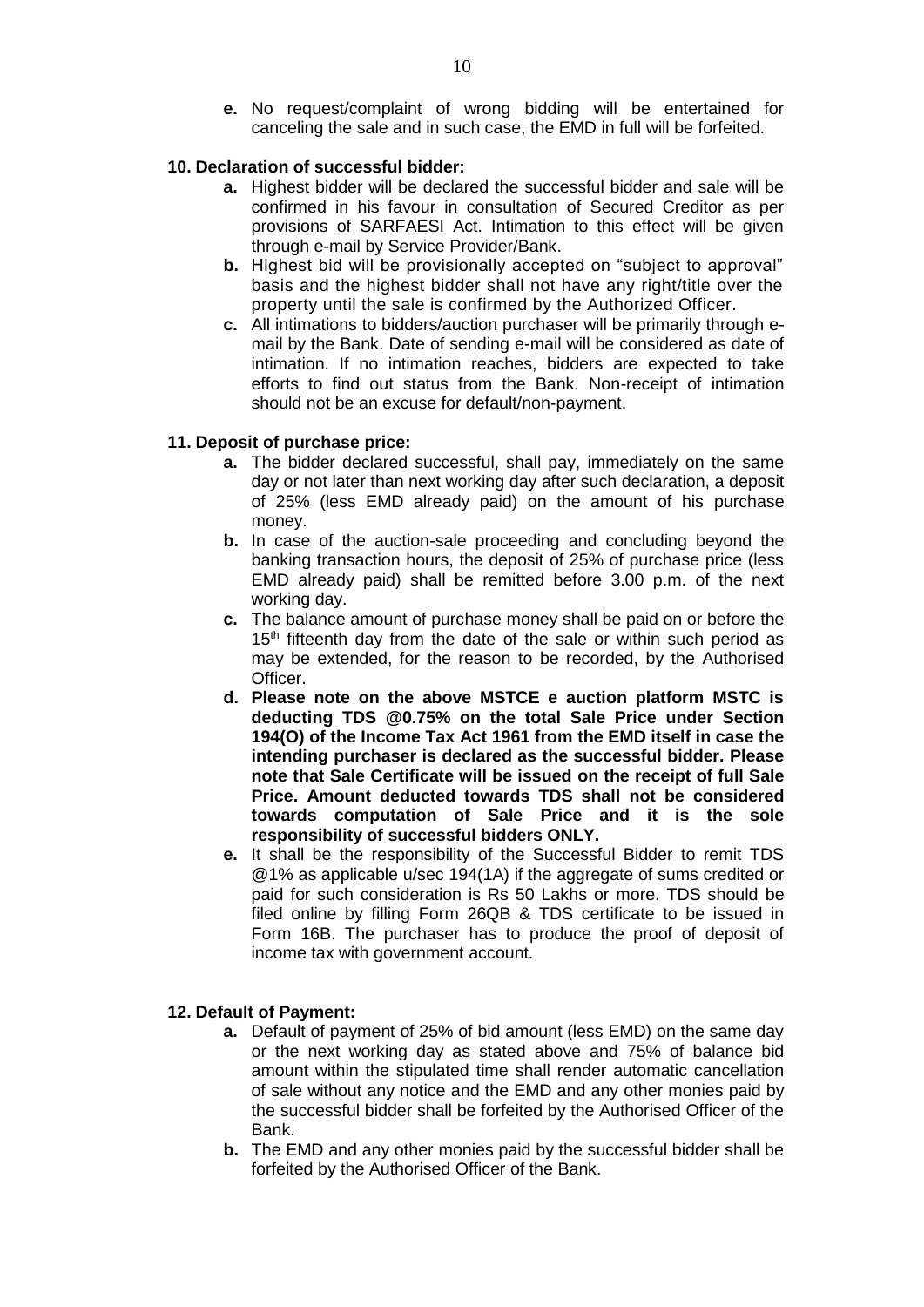# **13. Sale Certificate / Payment of Stamp Duty:**

- **a.** On payment of the entire purchase price / bid amount, Sale Certificate will be issued by the Authorised Officer of the Bank only in the name/names of the bidders whose name/names are mentioned in the bid form.
- **b.** No request for inclusion/substitution of names, other than those mentioned in the bid, in the sale certificate will be entertained.
- **c.** Sale Confirmation/Sale Certificate shall be collected in person or through an authorized person.
- **d.** The Stamp Duty, Registration Charges, etc. as per relevant laws for the sale certificate shall be borne by the successful bidder.
- **e.** The Sale Certificate will not be issued pending operation of any stay/ injunction/ restraint order passed by the DRT/DRAT/High Court or any other court against the issue of Sale Certificate.
- **f.** The deposit made by the successful-bidder, pending execution of Sale Certificate, will be kept in non interest bearing deposit account.
- **g.** No request for return of deposit either in part or full/cancellation of sale will be entertained.

# **14. Return of EMD:**

- **a.** EMD of unsuccessful bidders will be returned through NEFT transfer to the bank account details provided by them at the MSTC E-auction website. The unsuccessful bidder will have to generate request for EMD refund through the MSTC website. The refund usually takes minimum 2 working days after successful submission of request for EMD refund transfer.
- **b.** Unsuccessful bidders shall ensure return of their EMD as mentioned in 14.a. above and if not, immediately to contact the Authorised Officer of the Bank for assistance.

## **15. Stay/Cancellation of Sale:**

- **a.** In case of stay of further proceedings by DRT/DRAT/High Court or any other Court, the auction may either be deferred or cancelled and persons participating in the sale shall have no right to claim damages, compensation or cost for such postponement or cancellation.
- **b.** In the event of any default in payment of any of these amounts, or if the sale is not completed by reason of any default on the part of the purchaser, the Bank shall be entitled to forfeit all the monies till then paid by the purchaser and put up the property in question for resale/disposal in its absolute discretion, and the defaulting purchaser shall forfeit all claims to the property or to any part of the sum for which it may be subsequently sold.

## **16. Delivery of Title Deeds:**

**a.** The title deeds and other documents related to the property and deposited with the Bank for creation of Equitable Mortgage shall be delivered to the Successful bidder/Auction Purchaser, on execution of the Sale Certificate

## **17. Delivery of possession:**

**a.** All expenses and incidental charges there to shall be borne by the auction purchaser.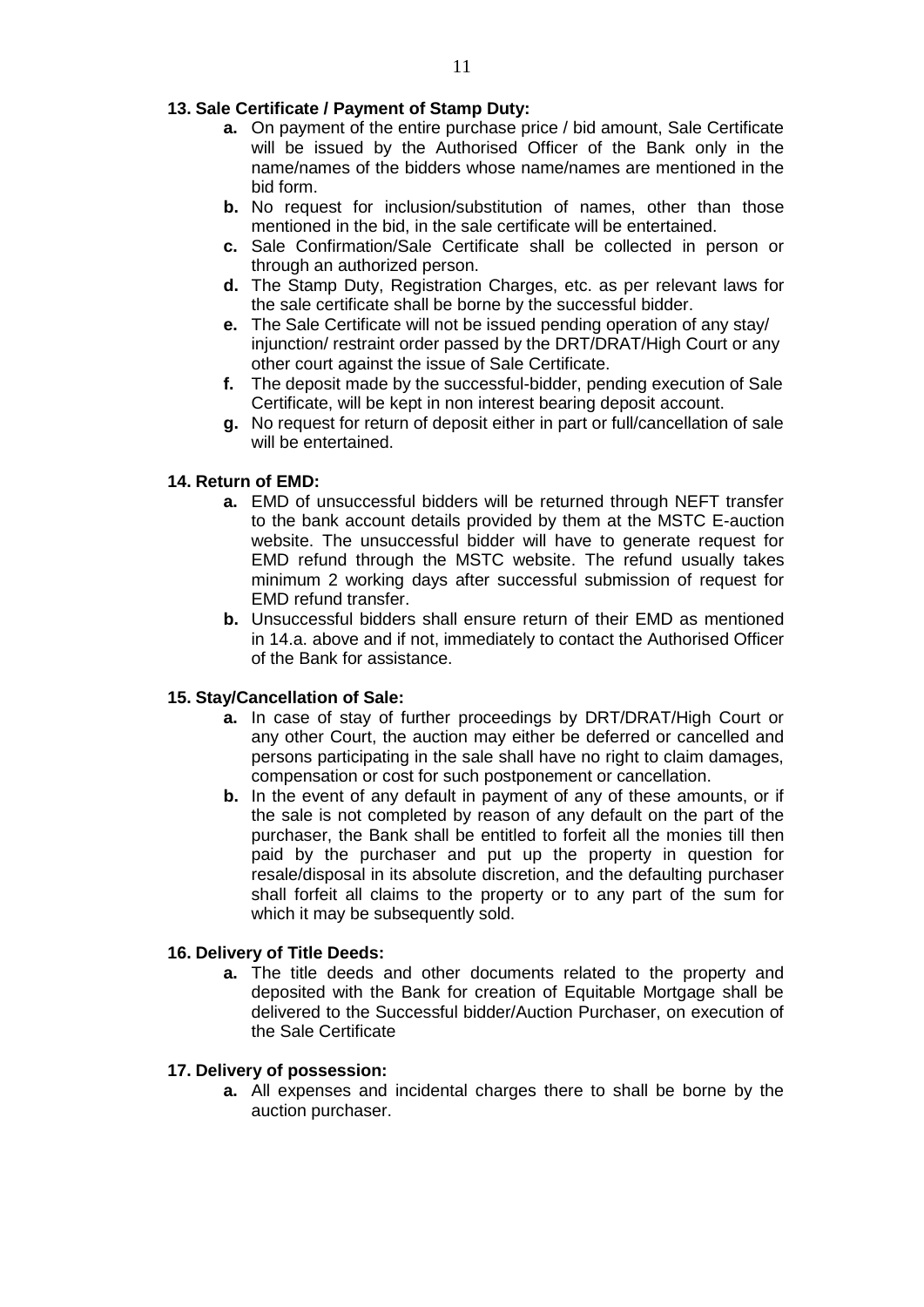# **18. Other Conditions:**

- **a.** The Authorised Officer will be at liberty to amend/ modify/ delete any of the conditions as may be deemed necessary in the light of facts and circumstances of each case.
- **b.** The Bank has the absolute right and discretion to accept or reject any bid or adjourn/postpone/cancel the sale/modify any terms and conditions of the sale without any prior notice and assigning any reason.
- **c.** The Authorised Officer reserves the right to accept or reject all or any bid or bids without assigning any reason and to postpone or cancel the sale without assigning any reason.
- **d.** Bidders shall be deemed to have read and understood all the conditions of sale and are bound by the same.
- **e.** No counter-offer/conditional offer/conditions by the bidder and/or successful-bidder will be entertained.
- **f.** The Borrowers attention is invited to the provisions of sub-section 8 of section 13 of the Act in respect of time available, to redeem the secured asset.
- **g.** Particulars specified in respect of the property in the public notice have been stated to the best of the information of the Authorized Officer/Bank and Bank would not entertain any claim or representation in that regard from the bidders.
- **h.** This publication notice of 30/15 days is as required by Act/ Rules of Securitisation Act to Borrower/s and guarantor/s.
- **i.** Disputes, if any, shall be within the jurisdiction of Pune Courts only.
- **j.** Words and expressions used herein above shall have the same meanings respectively assigned to them in SARFAESI Act, 2002, and the Rules framed thereunder.

## **19.Technical Terms and Conditions of Online Auction Sale**

- 1. Prospective bidder has to register as stated aforesaid.
- 2. **Time Extension**: If any market leading bid (bid higher than the highest at the point in time) is received within the last 10 (ten) minutes of closing time, the time of auction sale will get automatically extended by another 10 (ten) minutes and subsequently, if no further bid higher than the last quoted highest bid is received within the said extended 10 (ten) minutes, the auction sale will be automatically closed at the expiry of the extended 10 (ten) minutes.
- 3. **Bids:** All bids placed are legally valid bids and are to be considered as bids from the bidder himself. Once the bid is placed, the bidder cannot reduce or withdraw the bid for whatever reason. If done so, the EMD amount shall be forfeited.
- 4. The highest and the latest bid on the auction shall supersede all the previous bids of the respective bidders. The bidder with the highest offer/ bid does not get any right to demand acceptance of his bid in case any stay order is received by the Bank.
- 5. The bidder shall be solely responsible for all consequences arising out of the bid submitted by him (including any wrongful bidding) and no complaint/ representation will be entertained in this regard by the Bank. Hence bidders are cautioned to be careful to check the bid amount and alter/rectify their bid if required before confirming the bid submitted.
- 6. The intimation to the bidder/ bidders concerned of having declared successful in the auction sale will primarily be sent to them through e-mail. The date of sending the email will be considered as date of intimation.